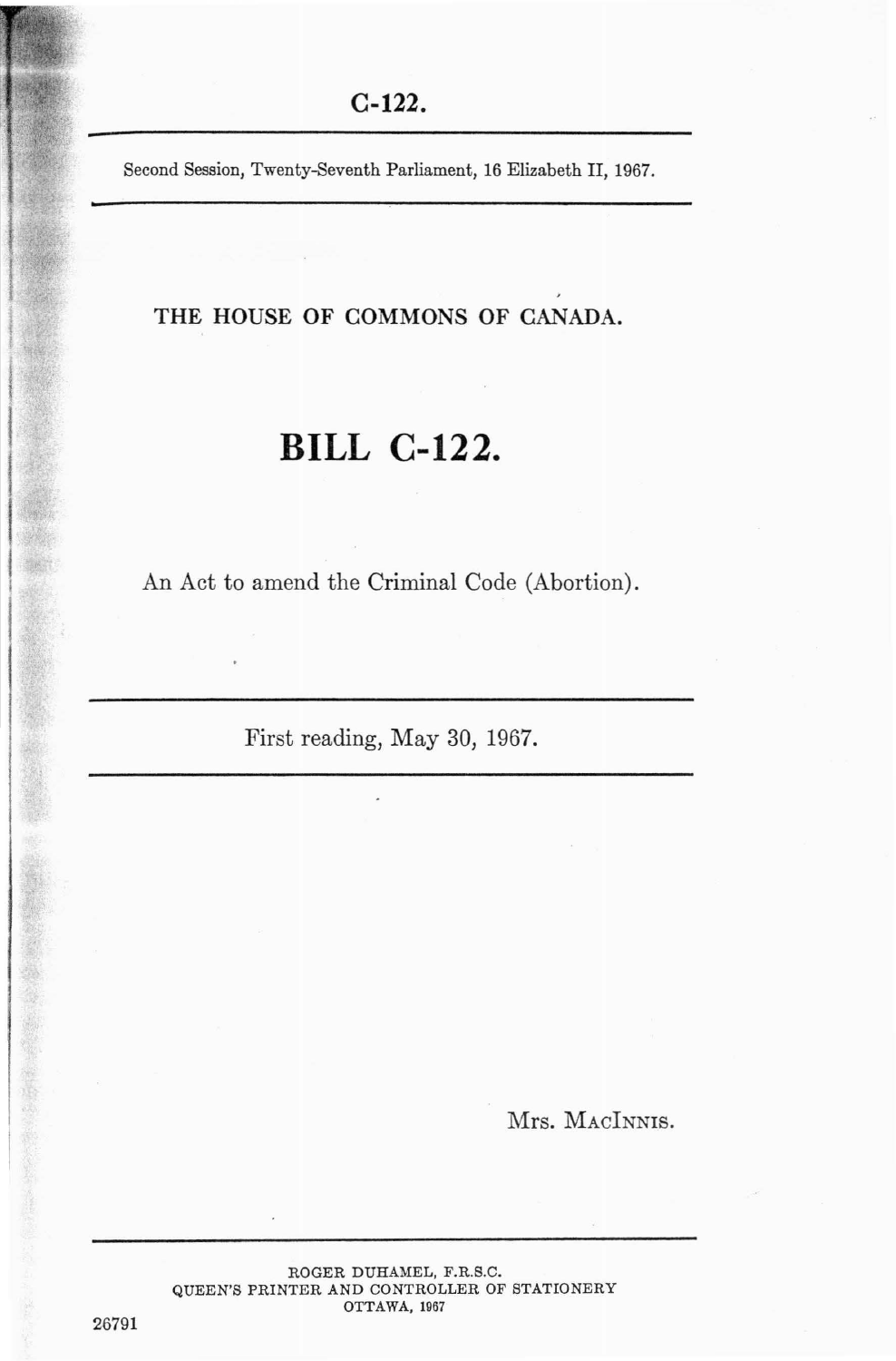#### 2nd Session, 27th Parliament, 16 Elizabeth II, 1967.

## THE HOUSE OF COMMONS OF CANADA.

## **BILL C-122.**

An Act to amend the Criminal Code (Abortion).

<sup>1960</sup>, c. <sup>37;</sup> HER Majesty, by and with the advice and consent of the capacity, Senate and House of Commons of Canada, enacts as  $\frac{\text{c. 21, 42, 43}}{44:1962-62}$ , follows: follows:

<sup>cc. 35</sup><sup>53</sup>; <sup>53</sup><sub>1</sub>, c. 23, **1.** Subsection (2) of section 209 of the *Criminal* 1966-67, c. 23, *Code* is repealed and the following substituted therefor: *Code* is repealed and the following substituted therefor: 5

> "(2) Notwithstanding the provisions of subsection (1) of this section, and of sections 237 and 238 of this Act, a person shall not be guilty of an offence of killing an unborn child or of procuring miscarriage when a pregnancy is terminated by a registered medical 10 practitioner if that practitioner and another medical practitioner, acting in good faith, are of the opinion

- (a) that the continuance of the pregnancy would involve serious risk to the life or grave injury to the health, either physical or mental, of the 15 pregnant woman;
- (b) that there is a substantial risk of a defective child being born; or
- (c) that the pregnancy is a result of rape or incest."

1955, cc. 2, 45; 1956, c. 48; 1957- 58, c. 28; 1958, c. 18;<br>1959, c. 41;<br>1960, c. 37;<br>1960–61. c. 4; 1963, c. 8;<br>1964–65,<br>cc. 35, 53;

1953-54, c. 51;

 $\mathbf{u}$  .

Protection in certain cases of abortion.

 $\overline{\phantom{a}}$ 

 $\overline{\phantom{a}}$ 

I

 $\mathbf{I}$ 

I  $\mathbf{I}$ I I

I

I